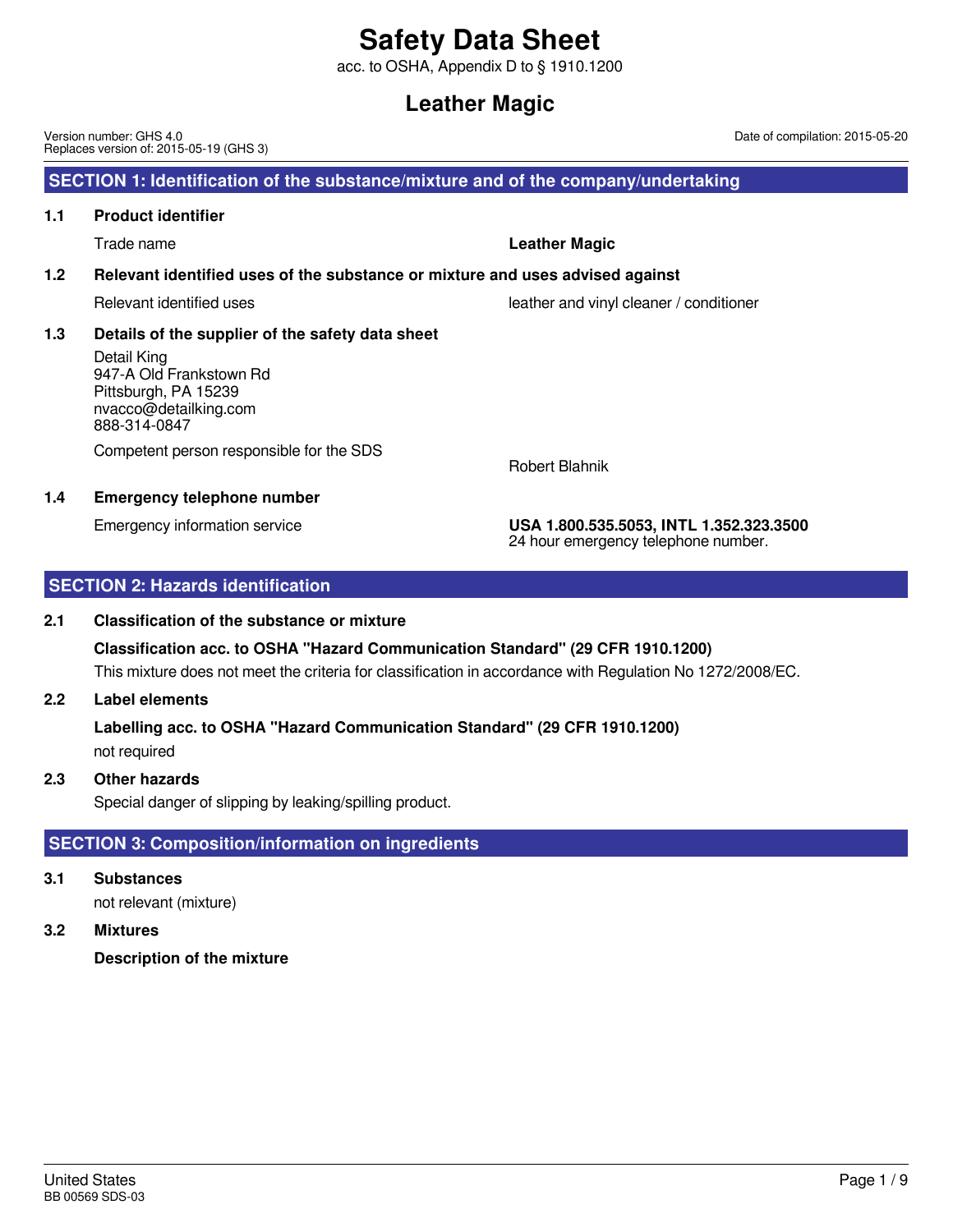acc. to OSHA, Appendix D to § 1910.1200

# **Leather Magic**

Version number: GHS 4.0 Replaces version of: 2015-05-19 (GHS 3)

### **SECTION 4: First aid measures**

### **4.1 Description of first aid measures**

### **General notes**

Do not leave affected person unattended. Remove victim out of the danger area. Keep affected person warm, still and covered. Take off immediately all contaminated clothing. In all cases of doubt, or when symptoms persist, seek medical advice. In case of unconsciousness place person in the recovery position. Never give anything by mouth.

### **Following inhalation**

Provide fresh air.

### **Following skin contact**

After contact with skin, take off immediately all contaminated clothing, and wash immediately with plenty of water.

### **Following eye contact**

Irrigate copiously with clean, fresh water, holding the eyelids apart. Remove contact lenses, if present and easy to do. Continue rinsing.

### **Following ingestion**

Rinse mouth with water (only if the person is conscious). Do NOT induce vomiting.

## **SECTION 5: Firefighting measures**

### **5.1 Extinguishing media**

### **Suitable extinguishing media**

water spray, alcohol resistant foam, BC-powder, carbon dioxide (CO2)

### **Unsuitable extinguishing media**

water jet

### **5.2 Special hazards arising from the substance or mixture**

Explosive when mixed with combustible material.

### **Hazardous combustion products**

nitrogen oxides (NOx), carbon monoxide (CO), carbon dioxide (CO2)

### **5.3 Advice for firefighters**

In case of fire and/or explosion do not breathe fumes. Co-ordinate firefighting measures to the fire surroundings. Do not allow firefighting water to enter drains or water courses. Collect contaminated firefighting water separately. Fight fire with normal precautions from a reasonable distance.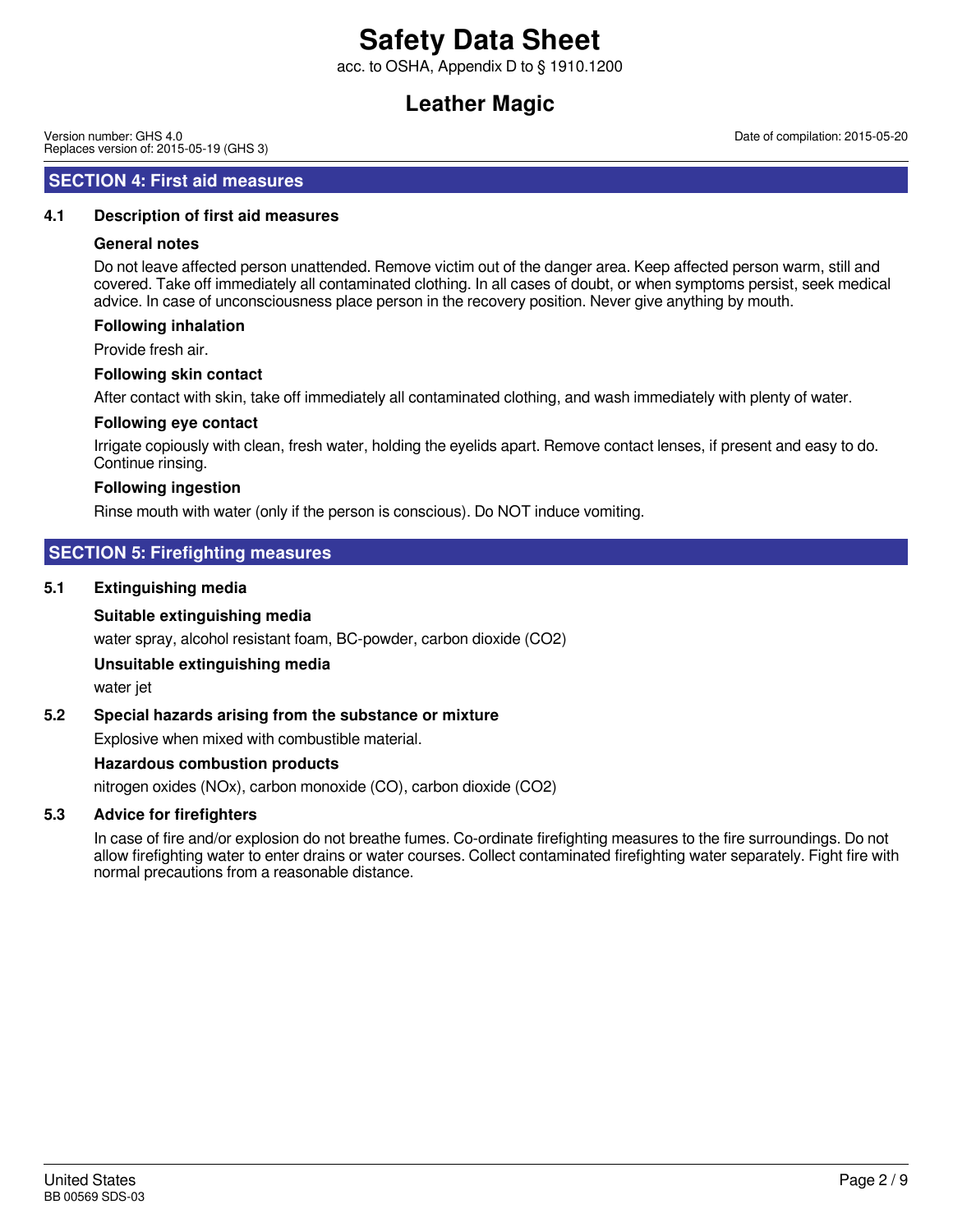acc. to OSHA, Appendix D to § 1910.1200

# **Leather Magic**

Version number: GHS 4.0 Replaces version of: 2015-05-19 (GHS 3)

### **SECTION 6: Accidental release measures**

### **6.1 Personal precautions, protective equipment and emergency procedures**

### **For non-emergency personnel**

Remove persons to safety.

### **For emergency responders**

Wear breathing apparatus if exposed to vapors/dust/aerosols/gases.

### **6.2 Environmental precautions**

Keep away from drains, surface and ground water. Retain contaminated washing water and dispose it.

### **6.3 Methods and material for containment and cleaning up**

### **Advices on how to contain a spill**

Covering of drains.

### **Advices on how to clean up a spill**

Wipe up with absorbent material (e.g. cloth, fleece). Collect spillage (sawdust, kieselgur (diatomite), sand, universal binder).

### **Appropriate containment techniques**

Use of adsorbent materials.

### **Other information relating to spills and releases**

Place in appropriate containers for disposal. Ventilate affected area.

### **Reference to other sections**

Hazardous combustion products: see section 5. Personal precautions: see section 8. Incompatible materials: see section 10. Disposal considerations: see section 13.

### **SECTION 7: Handling and storage**

### **7.1 Precautions for safe handling**

### **Recommendations**

### **Measures to prevent fire as well as aerosol and dust generation**

Use local and general ventilation. Use only in well-ventilated areas.

### **Advice on general occupational hygiene**

Wash hands after use. Do not to eat, drink and smoke in work areas. Remove contaminated clothing and protective equipment before entering eating areas. Never keep food or drink in the vicinity of chemicals. Never place chemicals in containers that are normally used for food or drink. Keep away from food, drink and animal feedingstuffs.

### **7.2 Conditions for safe storage, including any incompatibilities**

### **Managing of associated risks**

### **Incompatible substances or mixtures**

Observe compatible storage of chemicals.

Date of compilation: 2015-05-20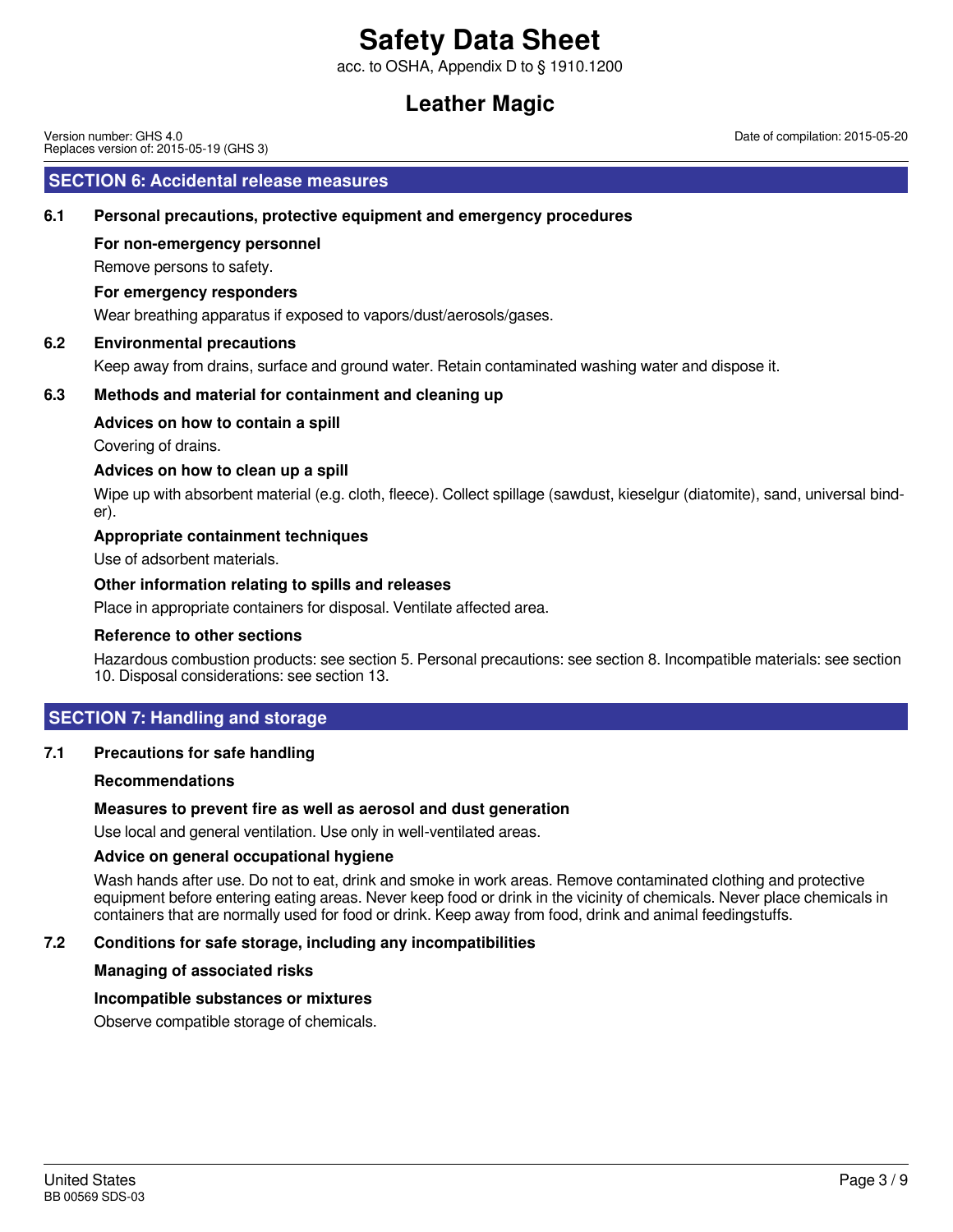acc. to OSHA, Appendix D to § 1910.1200

# **Leather Magic**

Version number: GHS 4.0 Replaces version of: 2015-05-19 (GHS 3)

#### **Control of the effects**

### **Protect against external exposure, such as**

frost

#### **7.3 Specific end use(s)**

See section 16 for a general overview.

### **SECTION 8: Exposure controls/personal protection**

**8.1 Control parameters**

#### **National limit values**

### **Occupational exposure limit values (Workplace Exposure Limits)**

### **Relevant DNELs/DMELs/PNECs and other threshold levels**

No data available.

### **8.2 Exposure controls**

### **Appropriate engineering controls**

General ventilation.

### **Individual protection measures (personal protective equipment)**

### **Eye/face protection**

Wear eye/face protection.

#### **Skin protection**

#### **• hand protection**

Wear suitable gloves. Chemical protection gloves are suitable, which are tested according to EN 374. Check leaktightness/impermeability prior to use. In the case of wanting to use the gloves again, clean them before taking off and air them well. For special purposes, it is recommended to check the resistance to chemicals of the protective gloves mentioned above together with the supplier of these gloves.

### **• other protection measures**

Take recovery periods for skin regeneration. Preventive skin protection (barrier creams/ointments) is recommended. Wash hands thoroughly after handling.

### **Respiratory protection**

In case of inadequate ventilation wear respiratory protection.

#### **Environmental exposure controls**

Use appropriate container to avoid environmental contamination. Keep away from drains, surface and ground water.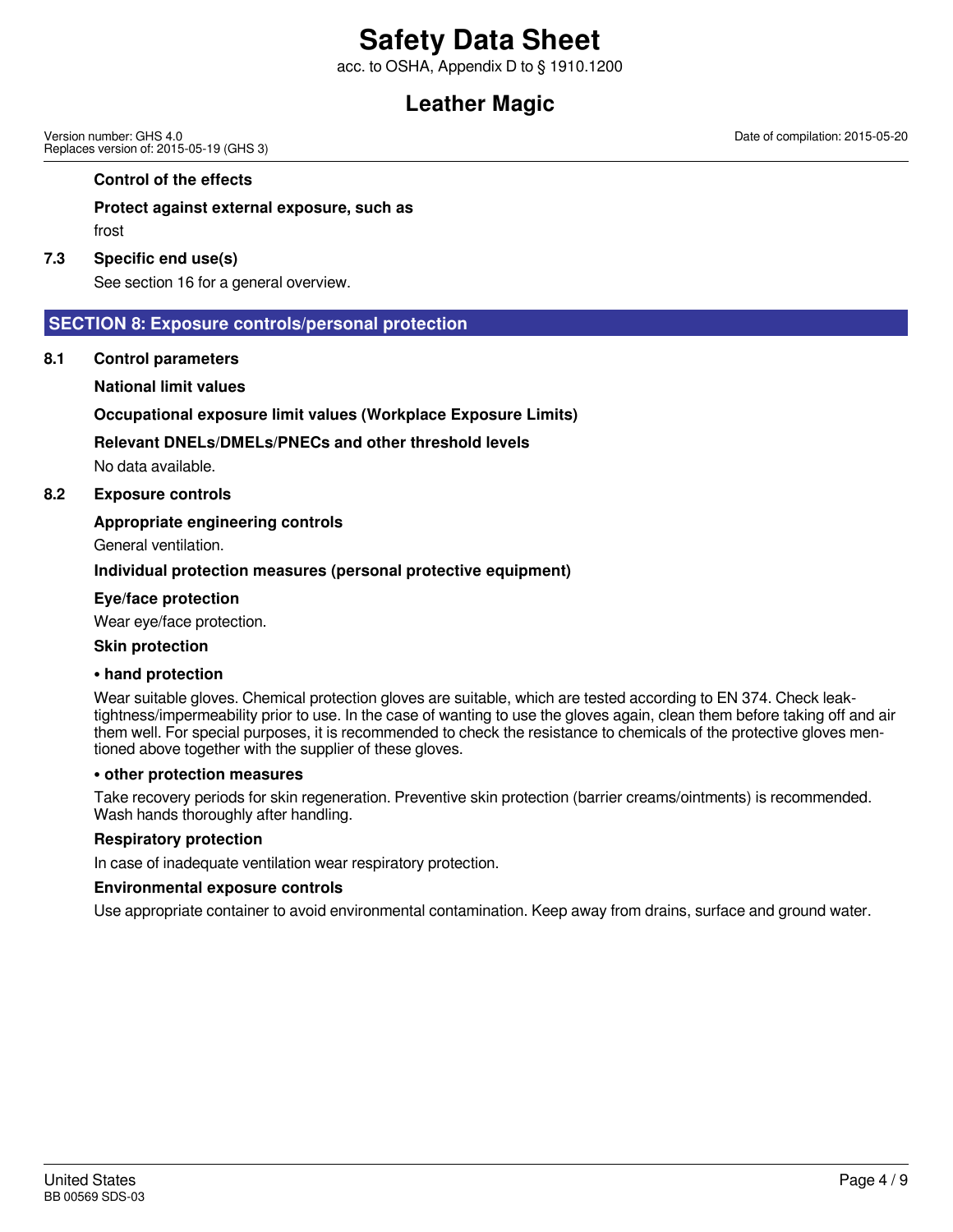acc. to OSHA, Appendix D to § 1910.1200

# **Leather Magic**

|     | Version number: GHS 4.0<br>Date<br>Replaces version of: 2015-05-19 (GHS 3) |                                     |  |
|-----|----------------------------------------------------------------------------|-------------------------------------|--|
|     | <b>SECTION 9: Physical and chemical properties</b>                         |                                     |  |
| 9.1 | Information on basic physical and chemical properties                      |                                     |  |
|     | <b>Appearance</b>                                                          |                                     |  |
|     | Physical state                                                             | liquid (viscous)                    |  |
|     | Color                                                                      | white                               |  |
|     | Odor                                                                       | leather-like                        |  |
|     | Other physical and chemical parameters                                     |                                     |  |
|     | pH (value)                                                                 | 5 - 6 at 25 °C                      |  |
|     | Melting point/freezing point                                               | not determined                      |  |
|     | Initial boiling point and boiling range                                    | 100 $\degree$ C at 1 atm            |  |
|     | Flash point                                                                | not determined<br>(closed cup)      |  |
|     | Evaporation rate                                                           | not determined                      |  |
|     | Flammability (solid, gas)                                                  | not relevant (fluid)                |  |
|     | <b>Explosive limits</b>                                                    | not determined                      |  |
|     | Vapor pressure                                                             | 31.69 hPa at 25 °C                  |  |
|     | Density                                                                    | 0.99 - 1.01 $\frac{9}{cm}$ at 25 °C |  |
|     | Solubility(ies)                                                            |                                     |  |
|     | Water solubility                                                           | miscible in any proportion          |  |
|     | Partition coefficient                                                      |                                     |  |
|     | n-octanol/water (log KOW)                                                  | This information is not available.  |  |
|     | Auto-ignition temperature                                                  | not determined                      |  |
|     | Viscosity                                                                  | not determined                      |  |
|     | <b>Explosive properties</b>                                                | none                                |  |

## **SECTION 10: Stability and reactivity**

### **10.1 Reactivity**

Concerning incompatibility: see below "Conditions to avoid" and "Incompatible materials".

Oxidizing properties none

## **10.2 Chemical stability**

See below "Conditions to avoid".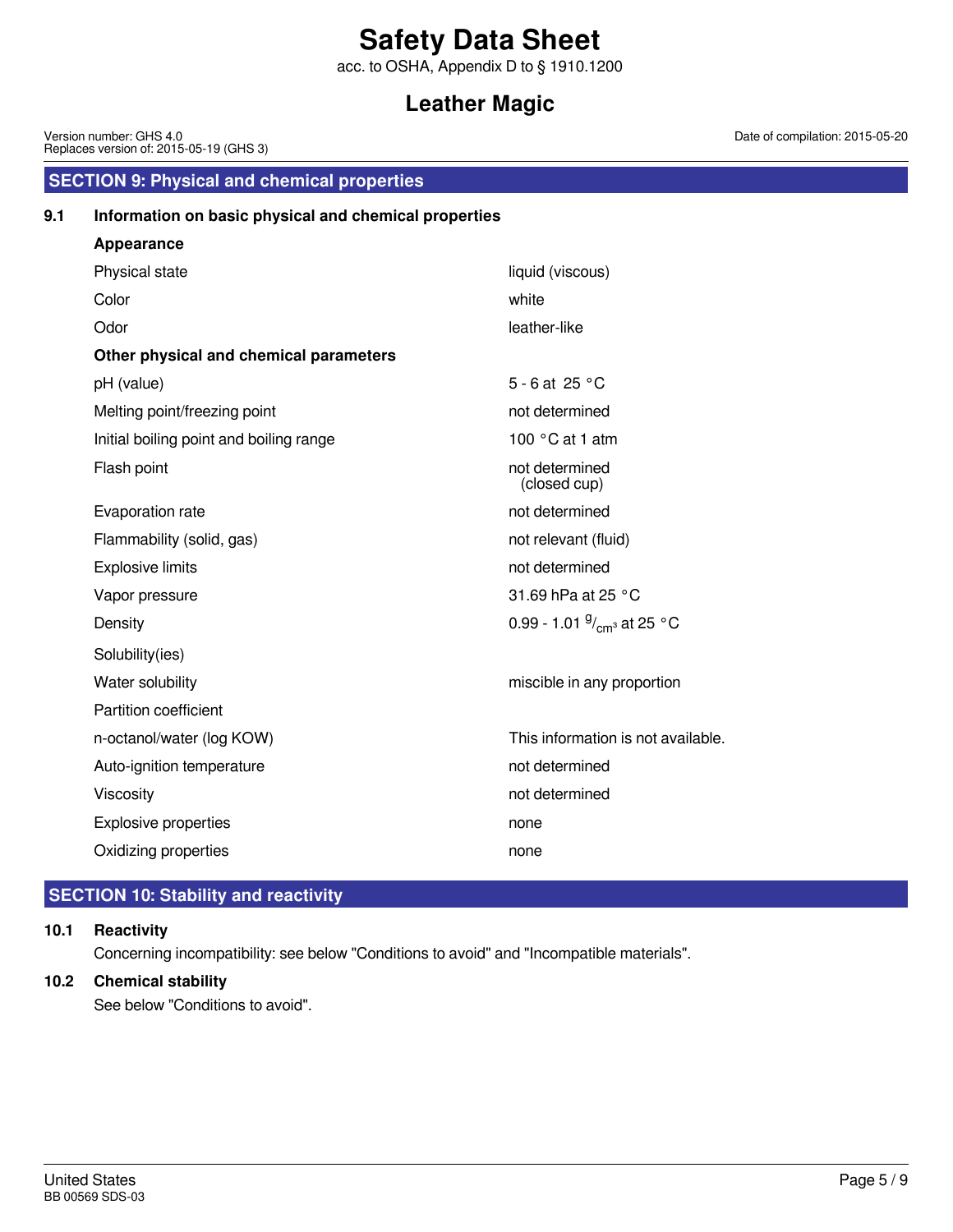acc. to OSHA, Appendix D to § 1910.1200

# **Leather Magic**

Version number: GHS 4.0 Replaces version of: 2015-05-19 (GHS 3) Date of compilation: 2015-05-20

### **10.3 Possibility of hazardous reactions**

No known hazardous reactions.

### **10.4 Conditions to avoid**

There are no specific conditions known which have to be avoided.

### **Physical stresses which might result in a hazardous situation and have to be avoided**

strong shocks

### **10.5 Incompatible materials**

There is no additional information.

### **Hazardous decomposition products**

Reasonably anticipated hazardous decomposition products produced as a result of use, storage, spill and heating are not known. Hazardous combustion products: see section 5.

### **SECTION 11: Toxicological information**

### **11.1 Information on toxicological effects**

Test data are not available for the complete mixture.

### **Classification procedure**

The method for classification of the mixture is based on ingredients of the mixture (additivity formula).

### **Classification acc. to OSHA "Hazard Communication Standard" (29 CFR 1910.1200)**

not relevant

### **Acute toxicity**

Shall not be classified as acutely toxic.

### **Skin corrosion/irritation**

Shall not be classified as corrosive/irritant to skin.

### **Respiratory or skin sensitization**

Shall not be classified as a respiratory or skin sensitizer.

### **Summary of evaluation of the CMR properties**

Shall not be classified as germ cell mutagenic, carcinogenic nor as a reproductive toxicant.

### **Carcinogenicity**

- National Toxicology Program (United States): none of the ingredients are listed
- 

### • IARC Monographs **none of the ingredients are listed**

### **Specific target organ toxicity (STOT)**

Shall not be classified as a specific target organ toxicant.

### **Aspiration hazard**

Shall not be classified as presenting an aspiration hazard.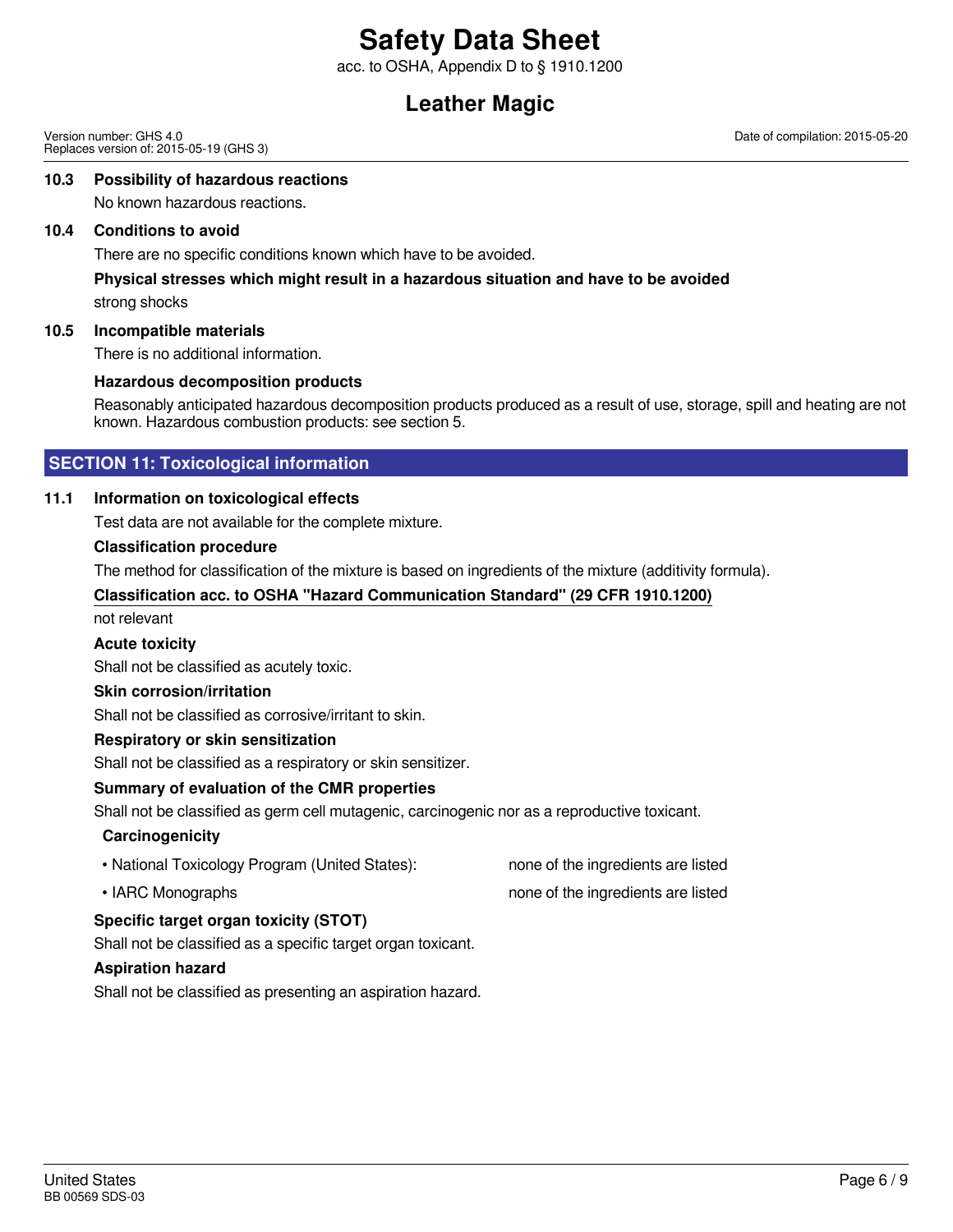acc. to OSHA, Appendix D to § 1910.1200

# **Leather Magic**

Version number: GHS 4.0 Replaces version of: 2015-05-19 (GHS 3)

### **SECTION 12: Ecological information**

### **12.1 Toxicity**

### **Aquatic toxicity (acute)**

Shall not be classified as hazardous to the aquatic environment.

## **12.2 Process of degradability**

Data are not available.

Data are not available. **12.3 Bioaccumulative potential**

### **12.4 Mobility in soil**

Data are not available.

Data are not available. **12.5 Results of PBT and vPvB assessment**

### **12.6 Other adverse effects**

Data are not available.

### **SECTION 13: Disposal considerations**

### **13.1 Waste treatment methods**

### **Sewage disposal-relevant information**

Do not empty into drains. Avoid release to the environment. Refer to special instructions/safety data sheets.

### **Waste treatment of containers/packages**

Completely emptied packages can be recycled. Handle contaminated packages in the same way as the substance itself.

### **13.3 Remarks**

Please consider the relevant national or regional provisions. Waste shall be separated into the categories that can be handled separately by the local or national waste management facilities.

### **SECTION 14: Transport information**

- 
- **14.2** UN proper shipping name
- **14.3** Transport hazard class(es) Class -
- **14.4** Packing group **not relevant**
- 

**14.1** UN number **14.1** UN number **14.1** UN number

**14.5** Environmental hazards **none is a set of the constant of the danger-** none (non-environmentally hazardous acc. to the dangerous goods regulations)

Date of compilation: 2015-05-20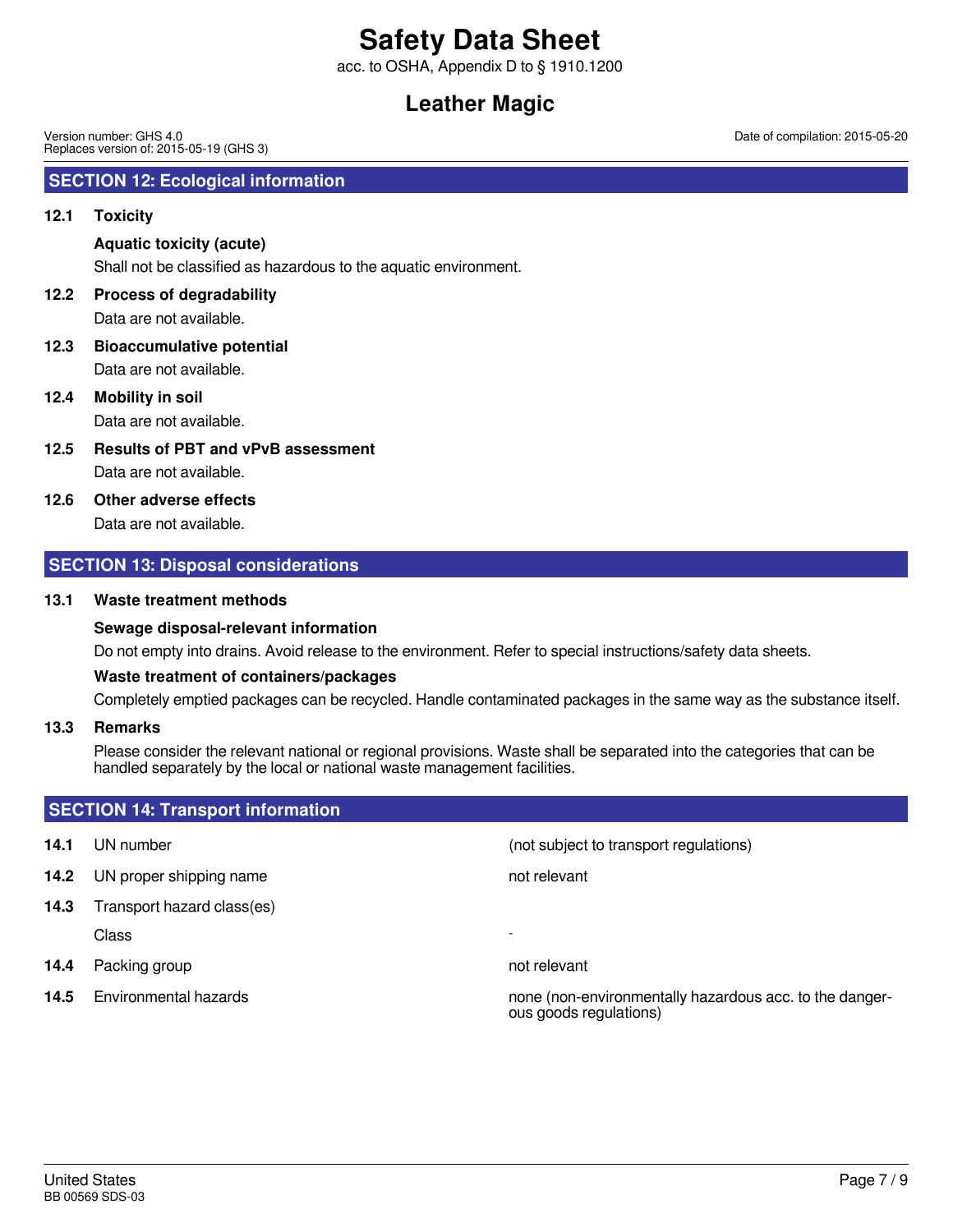acc. to OSHA, Appendix D to § 1910.1200

# **Leather Magic**

Version number: GHS 4.0 Replaces version of: 2015-05-19 (GHS 3) Date of compilation: 2015-05-20

### **14.6 Special precautions for user**

There is no additional information.

## **14.7 Transport in bulk according to Annex II of MARPOL 73/78 and the IBC Code**

The cargo is not intended to be carried in bulk.

### **SECTION 15: Regulatory information**

### **15.1 Safety, health and environmental regulations specific for the product in question**

### **National regulations (United States)**

### **SARA TITLE III (Superfund Amendment and Reauthorization Act)**

List of Extremely Hazardous Substances (40 CFR 355) (EPCRA Section none of the ingredients are listed 302 and 304)

Specific Toxic Chemical Listings (40 CFR 372) (EPCRA Section 313) none of the ingredients are listed

### **Industry or sector specific available guidance(s)**

### **NPCA-HMIS® III**

Hazardous Materials Identification System (American Coatings Association)

| <b>Category</b>                         | Rating | <b>Description</b>                                                                                                                                                |
|-----------------------------------------|--------|-------------------------------------------------------------------------------------------------------------------------------------------------------------------|
| <b>Chronic</b>                          |        | None.                                                                                                                                                             |
| <b>Health</b>                           | 0      | No significant risk to health.                                                                                                                                    |
| Flammability                            | 0      | Materials that will not burn under typical fire conditions.                                                                                                       |
| <b>Physical hazard</b>                  | 0      | Materials that are normally stable, even under fire conditions, and will not react with water,<br>polymerize, decompose, condense, or self-react. Non-explosives. |
| <b>Personal protective</b><br>equipment |        |                                                                                                                                                                   |

### **NFPA® 704**

National Fire Protection Association: Standard System for the Identification of the Hazards of Materials for Emergency Response (United States) - National Fire Protection Association (United States)

| <b>Category</b>       | Degree of<br>hazard | <b>Description</b>                                                                                                 |
|-----------------------|---------------------|--------------------------------------------------------------------------------------------------------------------|
| Flammability          |                     | Materials that must be preheated before ignition can occur.                                                        |
| <b>Health</b>         | 0                   | Materials that, under emergency conditions, would offer no hazard beyond that of ordinary<br>combustible material. |
| Instability           | 0                   | Materials that are normally stable, even under fire conditions.                                                    |
| <b>Special hazard</b> |                     |                                                                                                                    |

### **Right to Know Hazardous Substance List** none of the ingredients are listed

**Proposition 65 List of chemicals** none of the ingredients are listed